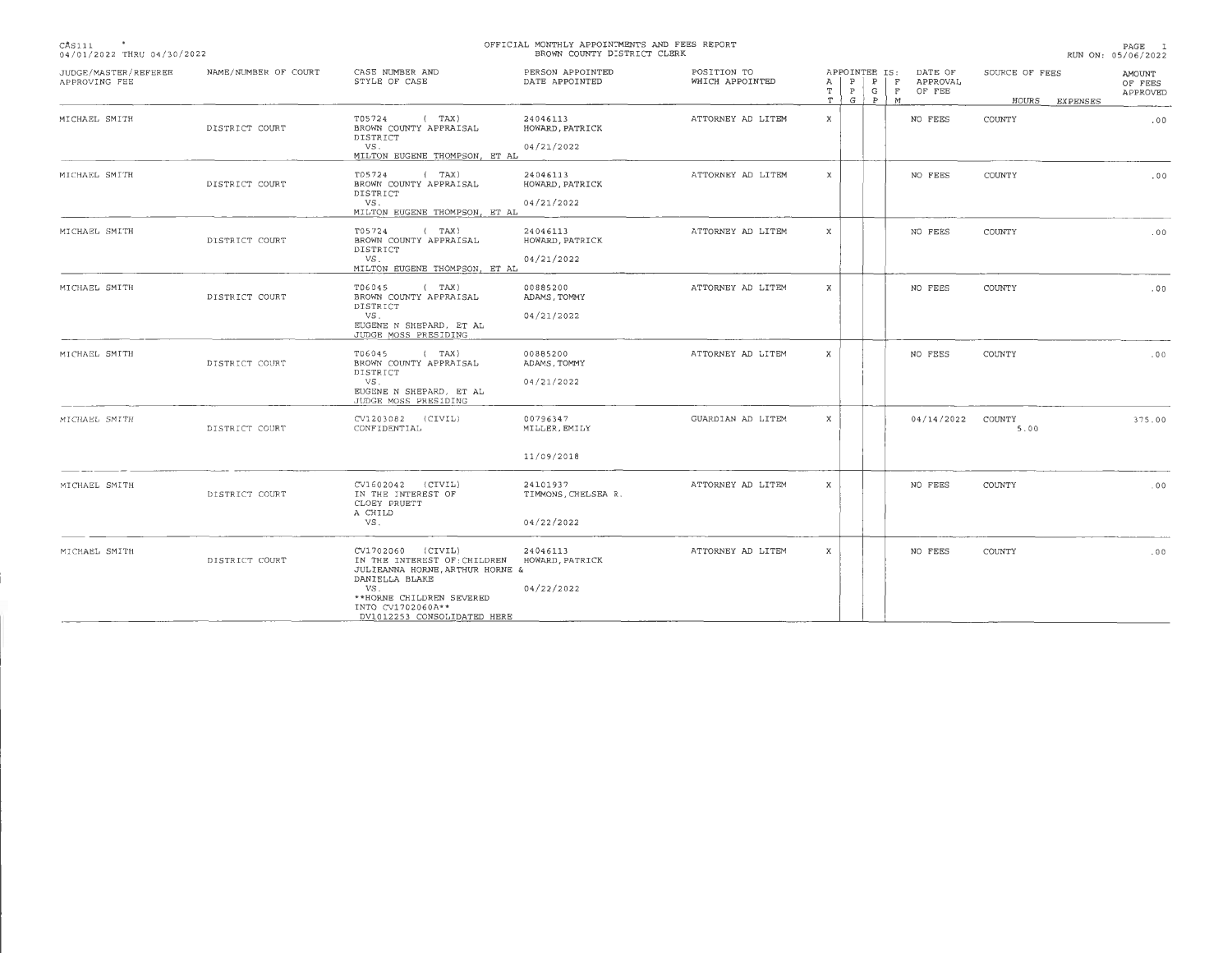| <b>State State State</b><br>CAS111<br>04/01/2022 THRU 04/30/2022 | OFFICIAL MONTHLY APPOINTMENTS AND FEES REPORT<br>BROWN COUNTY DISTRICT CLERK<br>RUN ON: 05/06/2022       |                                                                             |                                    |                                |              |  |                      |                   | PAGE 2                                          |                         |          |                               |  |
|------------------------------------------------------------------|----------------------------------------------------------------------------------------------------------|-----------------------------------------------------------------------------|------------------------------------|--------------------------------|--------------|--|----------------------|-------------------|-------------------------------------------------|-------------------------|----------|-------------------------------|--|
| JUDGE/MASTER/REFEREE<br>APPROVING FEE                            | NAME/NUMBER OF COURT                                                                                     | CASE NUMBER AND<br>STYLE OF CASE                                            | PERSON APPOINTED<br>DATE APPOINTED | POSITION TO<br>WHICH APPOINTED | A<br>T<br>T  |  | APPOINTEE IS:<br>GPM |                   | DATE OF<br>$P   P   F$ APPROVAL<br>P G F OF FEE | SOURCE OF FEES<br>HOURS | EXPENSES | AMOUNT<br>OF FEES<br>APPROVED |  |
| MICHAEL SMITH                                                    | DISTRICT COURT                                                                                           | CV2003137 (CIVIL)<br>CONFIDENTIAL                                           | 24101937<br>TIMMONS, CHELSEA R.    | ATTORNEY AD LITEM              | X            |  |                      |                   | 04/21/2022 COUNTY                               | 5.40                    |          | 405.00                        |  |
|                                                                  |                                                                                                          |                                                                             | 03/20/2020                         |                                |              |  |                      |                   |                                                 |                         |          |                               |  |
| ELIZABETH WATKINS<br>DISTRICT COURT CPS                          | CV2011471 (CIVIL)<br>IN THE INTEREST OF MALACHI<br>POLLARD-CROWDER AND<br>SOLOMON POLLARD-CROWDER<br>VS. | 00796347<br>MILLER, EMILY<br>11/23/2020                                     | ATTORNEY AD LITEM                  | X                              |              |  |                      | 04/25/2022 COUNTY | 3.00                                            |                         | 225.00   |                               |  |
|                                                                  |                                                                                                          | JUDGE FAULKENBERG PRESIDING<br>CONSOLIDATED WITH<br>CV1608285 AND CV1805191 |                                    |                                |              |  |                      |                   |                                                 |                         |          |                               |  |
| ELIZABETH WATKINS                                                | DISTRICT COURT CPS                                                                                       | CV2011489 (CIVIL)<br>IN THE INTEREST OF<br>ABYIAH FOREMAN AND               | 00796347<br>MILLER, EMILY          | ATTORNEY AD LITEM              | X            |  |                      |                   | 04/26/2022 COUNTY                               | 6.00                    |          | 450.00                        |  |
|                                                                  |                                                                                                          | ALEXANDRIA REYES CHILDREN<br>VS.                                            | 12/03/2020                         |                                |              |  |                      |                   |                                                 |                         |          |                               |  |
| ELIZABETH WATKINS                                                | DISTRICT COURT CPS                                                                                       | CV2012521 (CIVIL)<br>IN THE INTEREST OF<br>TRUU COBBIN<br>A CHILD           | 00796347<br>MILLER, EMILY          | MEDIATOR                       | X            |  |                      |                   | NO FEES                                         | COUNTY                  |          | .00                           |  |
|                                                                  |                                                                                                          | VS.                                                                         | 04/27/2022                         |                                |              |  |                      |                   |                                                 |                         |          |                               |  |
| ELIZABETH WATKINS                                                | DISTRICT COURT CPS                                                                                       | CV2101005 (CIVIL)<br>CONFIDENTIAL                                           | 24101937<br>TIMMONS, CHELSEA R.    | ATTORNEY AD LITEM              | x            |  |                      |                   | 04/21/2022 COUNTY                               | 4.50                    |          | 337.50                        |  |
|                                                                  |                                                                                                          |                                                                             | 02/19/2021                         |                                |              |  |                      |                   |                                                 |                         |          |                               |  |
| ELIZABETH WATKINS                                                | DISTRICT COURT CPS                                                                                       | CV2101018 (CIVIL)<br>IN THE INTEREST OF<br>BENTLEY CHAMBERLIN<br>A CHILD    | 24101937<br>TIMMONS, CHELSEA R.    | ATTORNEY AD LITEM              | X            |  |                      |                   | 04/21/2022                                      | COUNTY<br>2.40          |          | 180.00                        |  |
|                                                                  |                                                                                                          | VS.                                                                         | 02/04/2021                         |                                |              |  |                      |                   |                                                 |                         |          |                               |  |
| ELIZABETH WATKINS                                                | DISTRICT COURT CPS                                                                                       | CV2101019 (CIVIL)<br>IN THE INTEREST OF LIBERTY<br>SHOUSE A CHILD           | 24001889<br>CLARK, DANIEL ALLEN    | ATTORNEY AD LITEM              | $\mathbf{x}$ |  |                      |                   | 04/22/2022 COUNTY                               | 19.10                   |          | 1432.50                       |  |
|                                                                  |                                                                                                          | VS.<br>CV2008343 CONSOLIDATED HERE                                          | 03/28/2022                         |                                |              |  |                      |                   |                                                 |                         |          |                               |  |
| ELIZABETH WATKINS                                                | DISTRICT COURT CPS                                                                                       | CV2104138 (CIVIL)<br>CONFIDENTIAL                                           | 24059494<br>BROUGHTON, JENNIFER    | ATTORNEY AD LITEM              | X            |  |                      |                   | 04/06/2022 COUNTY                               | 3.30                    |          | 247.50                        |  |
|                                                                  |                                                                                                          |                                                                             | 04/20/2021                         |                                |              |  |                      |                   |                                                 |                         |          |                               |  |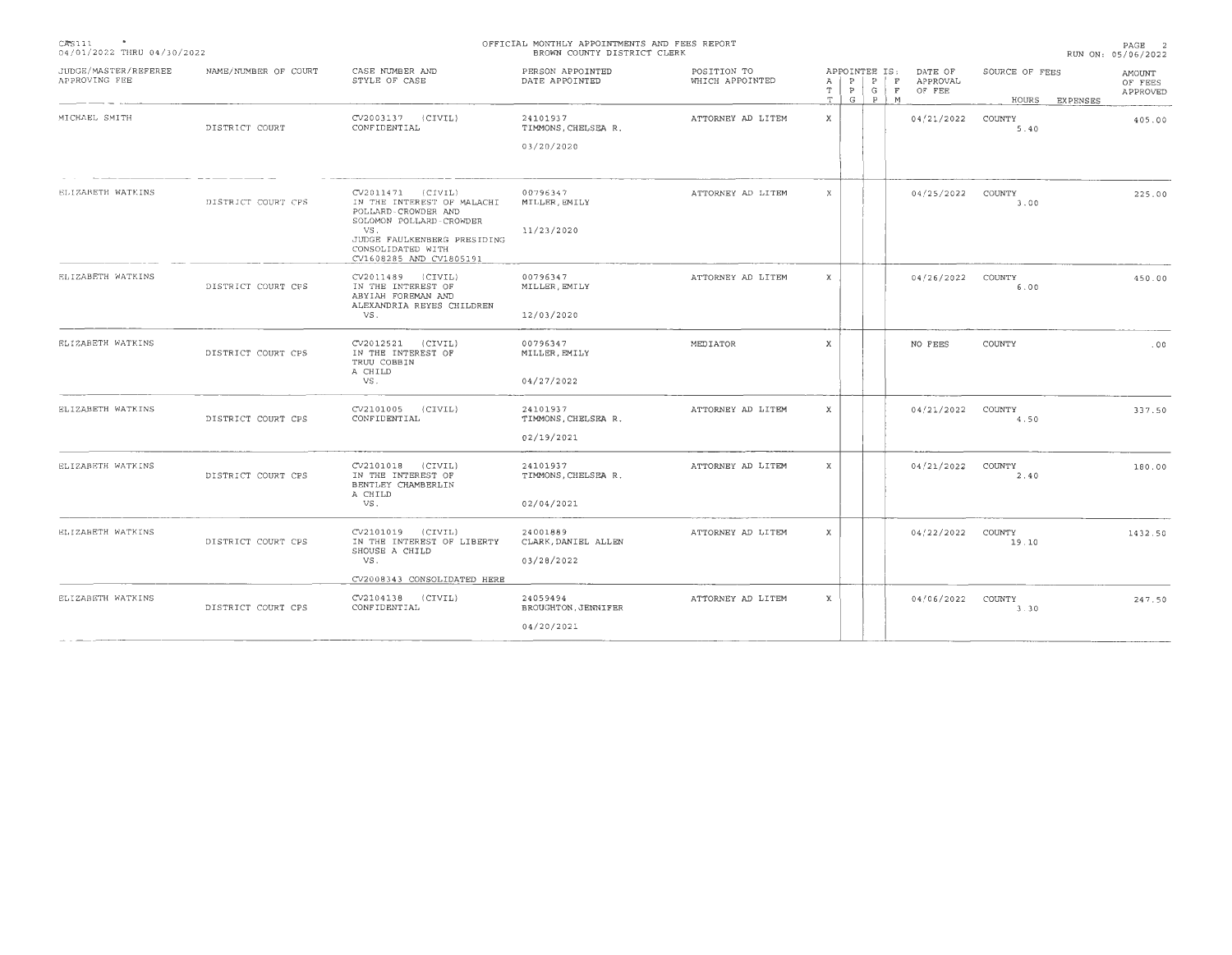| CAS111                     |  |
|----------------------------|--|
| 04/01/2022 THRU 04/30/2022 |  |

## **OFFICIAL MONTHLY APPOINTMENTS AND FEES REPORT BROWN COUNTY DISTRICT CLERK**

| JUDGE/MASTER/REFEREE<br>APPROVING FEE | NAME/NUMBER OF COURT | CASE NUMBER AND<br>STYLE OF CASE                                                                                                   | PERSON APPOINTED<br>DATE APPOINTED                    | POSITION TO<br>WHICH APPOINTED | APPOINTEE IS:<br>P<br>P<br>А<br>$P$ $G$<br>т<br>G   P   M<br>$\mathbf T$ | DATE OF<br>F<br>APPROVAL<br>F<br>OF FEE | SOURCE OF FEES<br>HOURS EXPENSES | <b>AMOUNT</b><br>OF FEES<br>APPROVED |
|---------------------------------------|----------------------|------------------------------------------------------------------------------------------------------------------------------------|-------------------------------------------------------|--------------------------------|--------------------------------------------------------------------------|-----------------------------------------|----------------------------------|--------------------------------------|
| ELIZABETH WATKINS                     | DISTRICT COURT CPS   | CV2104138 (CIVIL)<br>IN THE INTEREST OF<br>ERIN KALIANA GUEVARA<br>VS.                                                             | 00796347<br>MILLER, EMILY<br>03/16/2022               | ATTORNEY AD LITEM              | $\mathbf{x}$                                                             | 04/14/2022                              | COUNTY<br>5.00                   | 375.00                               |
| ELIZABETH WATKINS                     | DISTRICT COURT CPS   | $CV2104138$ $(CIVIL)$<br>CONFIDENTIAL                                                                                              | 24101937<br>TIMMONS, CHELSEA R.<br>02/10/2022         | ATTORNEY AD LITEM              | X                                                                        | 04/21/2022                              | COUNTY<br>3.40                   | 255.00                               |
| ELIZABETH WATKINS                     | DISTRICT COURT CPS   | CV2106181 (CIVIL)<br>IN THE INTEREST OF PRIYA BANKSMILLER, EMILY<br>A CHILD<br>VS.                                                 | 00796347<br>06/10/2021                                | ATTORNEY AD LITEM              | X                                                                        | 04/14/2022                              | COUNTY<br>4.00                   | 300.00                               |
| ELIZABETH WATKINS                     | DISTRICT COURT CPS   | CV2108255 (CIVIL)<br>IN THE INTEREST OF<br>ASHER DAVIS<br>A CHILD<br>VS.                                                           | 00796347<br>MILLER, EMILY<br>08/19/2021               | ATTORNEY AD LITEM              | X                                                                        | 04/14/2022                              | COUNTY<br>4.00                   | 300.00                               |
| ELIZABETH WATKINS                     | DISTRICT COURT CPS   | CV2108255<br>(CIVIL)<br>CONFIDENTIAL                                                                                               | 24101937<br>TIMMONS, CHELSEA R.                       | ATTORNEY AD LITEM              | $\mathbf{x}$                                                             | 04/21/2022                              | COUNTY<br>3.00                   | 225.00                               |
| ELIZABETH WATKINS                     | DISTRICT COURT CPS   | CV2108271 (CIVIL)<br>IN THE INTEREST OF<br>ARMANI MORGAN, JA'NYA MORGAN,<br>ELANYA & MALAKAI TOWNSEND<br>VS.<br>12/08/2021/PARTIAL | 08/05/2021<br>00796347<br>MILLER, EMILY<br>02/10/2022 | ATTORNEY AD LITEM              | X                                                                        | 04/14/2022                              | COUNTY<br>6.00                   | 450.00                               |
| ELIZABETH WATKINS                     | DISTRICT COURT CPS   | **TRANSFER IN FROM BEXAR CO**<br>CV2110329 (CIVIL)<br>IN THE INTEREST OF<br>JOHNATHAN SPRUILL<br>A CHILD<br>VS.                    | 00796347<br>MILLER, EMILY<br>10/15/2021               | ATTORNEY AD LITEM              | X                                                                        | 04/14/2022                              | COUNTY<br>5.00                   | 375.00                               |
| ELIZABETH WATKINS                     | DISTRICT COURT CPS   | CV2110329 (CIVIL)<br>CONFIDENTIAL                                                                                                  | 24101937<br>TIMMONS, CHELSEA R.                       | ATTORNEY AD LITEM              | $\boldsymbol{\mathsf{X}}$                                                | 04/21/2022                              | COUNTY<br>4,70                   | 352.50                               |
|                                       |                      |                                                                                                                                    | 10/08/2021                                            |                                |                                                                          |                                         |                                  |                                      |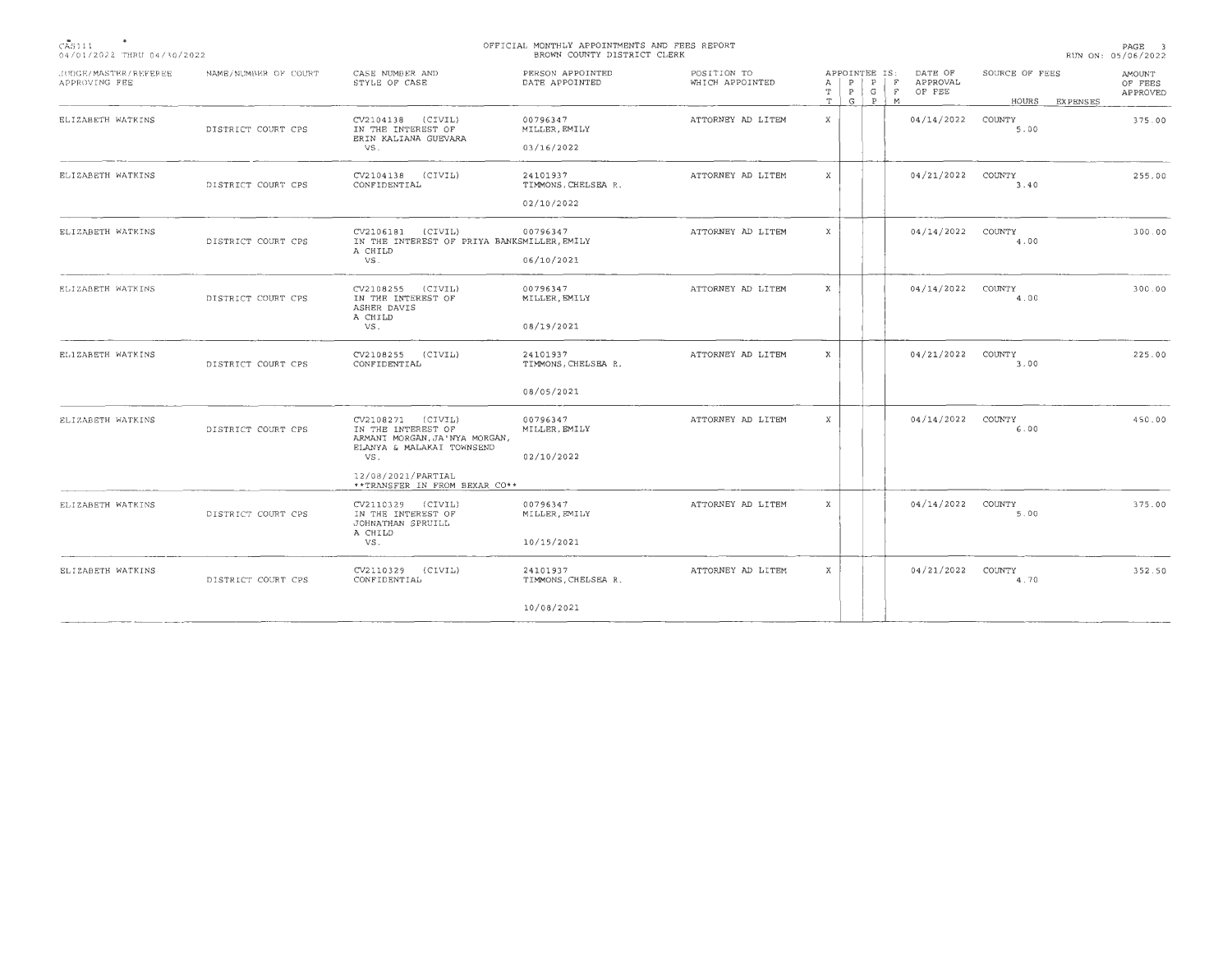| CAS111                     |  |
|----------------------------|--|
| 04/01/2022 THRU 04/30/2022 |  |

## **OFF ICIAL MONTHLY APPOINTMENTS AND FEES REPORT**  BROWN COUNTY DISTRICT CLERK

| JUDGE/MASTER/REFEREE<br>APPROVING FEE | NAME/NUMBER OF COURT | CASE NUMBER AND<br>STYLE OF CASE                                                                                                | PERSON APPOINTED<br>DATE APPOINTED             | POSITION TO<br>WHICH APPOINTED | APPOINTEE IS:<br>$\mathbf{P}$<br>P<br>$\mathbf{F}$<br>A<br>G<br>T<br>P<br>F<br>$\mathbf T$<br>G<br>P<br>M | DATE OF<br>APPROVAL<br>OF FEE | SOURCE OF FEES<br>HOURS<br><b>EXPENSES</b> | AMOUNT<br>OF FEES<br>APPROVED |
|---------------------------------------|----------------------|---------------------------------------------------------------------------------------------------------------------------------|------------------------------------------------|--------------------------------|-----------------------------------------------------------------------------------------------------------|-------------------------------|--------------------------------------------|-------------------------------|
| ELIZABETH WATKINS                     | DISTRICT COURT CPS   | CV2110333 (CIVIL)<br>IN THE INTEREST OF<br>RADDICK REEVES                                                                       | 08906000<br>HANEY, G LEE                       | ATTORNEY AD LITEM              | X                                                                                                         | NO FEES                       | COUNTY                                     | .00                           |
|                                       |                      | A CHILD<br>VS.                                                                                                                  | 04/22/2022                                     |                                |                                                                                                           |                               |                                            |                               |
| ELIZABETH WATKINS                     | DISTRICT COURT CPS   | CV2111355 (CIVIL)<br>DEPARTMENT OF FAMILY AND<br>PROTECTIVE SERVICES<br>VS.<br>AISHIA TOBIAS & ALAIN ALFREDO<br>VALENCIA MENDEZ | 00796347<br>MILLER, EMILY<br>12/16/2021        | ATTORNEY AD LITEM              | X                                                                                                         | 04/21/2022                    | COUNTY<br>7,00                             | 525.00                        |
| ELIZABETH WATKINS                     | DISTRICT COURT CPS   | CV2202037 (CIVIL)<br>DEPARTMENT OF FAMILY AND<br>PROTECTIVE SERVICES<br>VS.<br>ADDISON HUNTER                                   | 24106579<br>WILLINGHAM, DANIEL A<br>04/06/2022 | ATTORNEY AD LITEM              | X                                                                                                         | NO FEES                       | COUNTY                                     | .00                           |
| ELIZABETH WATKINS                     | DISTRICT COURT CPS   | CV2202037 (CIVIL)<br>DEPARTMENT OF FAMILY AND<br>PROTECTIVE SERVICES<br>VS.<br>ADDISON HUNTER                                   | 08906000<br>HANEY, G LEE<br>04/06/2022         | ATTORNEY AD LITEM              | X                                                                                                         | NO FEES                       | COUNTY                                     | .00                           |
| ELIZABETH WATKINS                     | DISTRICT COURT CPS   | CV2203070 (CIVIL)<br>CONFIDENTIAL                                                                                               | 24101937<br>TIMMONS, CHELSEA R.                | ATTORNEY AD LITEM              | X                                                                                                         | 04/21/2022                    | COUNTY<br>3.20                             | 240.00                        |
|                                       |                      |                                                                                                                                 | 03/16/2022                                     |                                |                                                                                                           |                               |                                            |                               |
| ELIZABETH WATKINS                     | DISTRICT COURT CPS   | CV2204078 (CIVIL)<br>CONFIDENTIAL                                                                                               | 11946300<br>LAPPE, DONNIE                      | ATTORNEY AD LITEM              | X                                                                                                         | NO FEES                       | COUNTY                                     | .00                           |
|                                       |                      |                                                                                                                                 | 04/04/2022                                     |                                |                                                                                                           |                               |                                            |                               |
| ELIZABETH WATKINS                     | DISTRICT COURT CPS   | CV2204078 (CIVIL)<br>DEPARTMENT OF FAMILY AND<br>PROTECTIVE SERVICES<br>VS.<br>TERA BURNS, JODY BURNS, AND<br>TERRI HUTCHINSON  | 24106579<br>WILLINGHAM, DANIEL A<br>04/04/2022 | ATTORNEY AD LITEM              | X                                                                                                         | NO FEES                       | COUNTY                                     | .00.                          |
| ELIZABETH WATKINS                     | DISTRICT COURT CPS   | CV2204078 (CIVIL)<br>DEPARTMENT OF FAMILY AND<br>PROTECTIVE SERVICES<br>VS.<br>TERA BURNS, JODY BURNS, AND<br>TERRI HUTCHINSON  | 00796347<br>MILLER, EMILY<br>04/12/2022        | ATTORNEY AD LITEM              | X                                                                                                         | NO FEES                       | COUNTY                                     | .00                           |